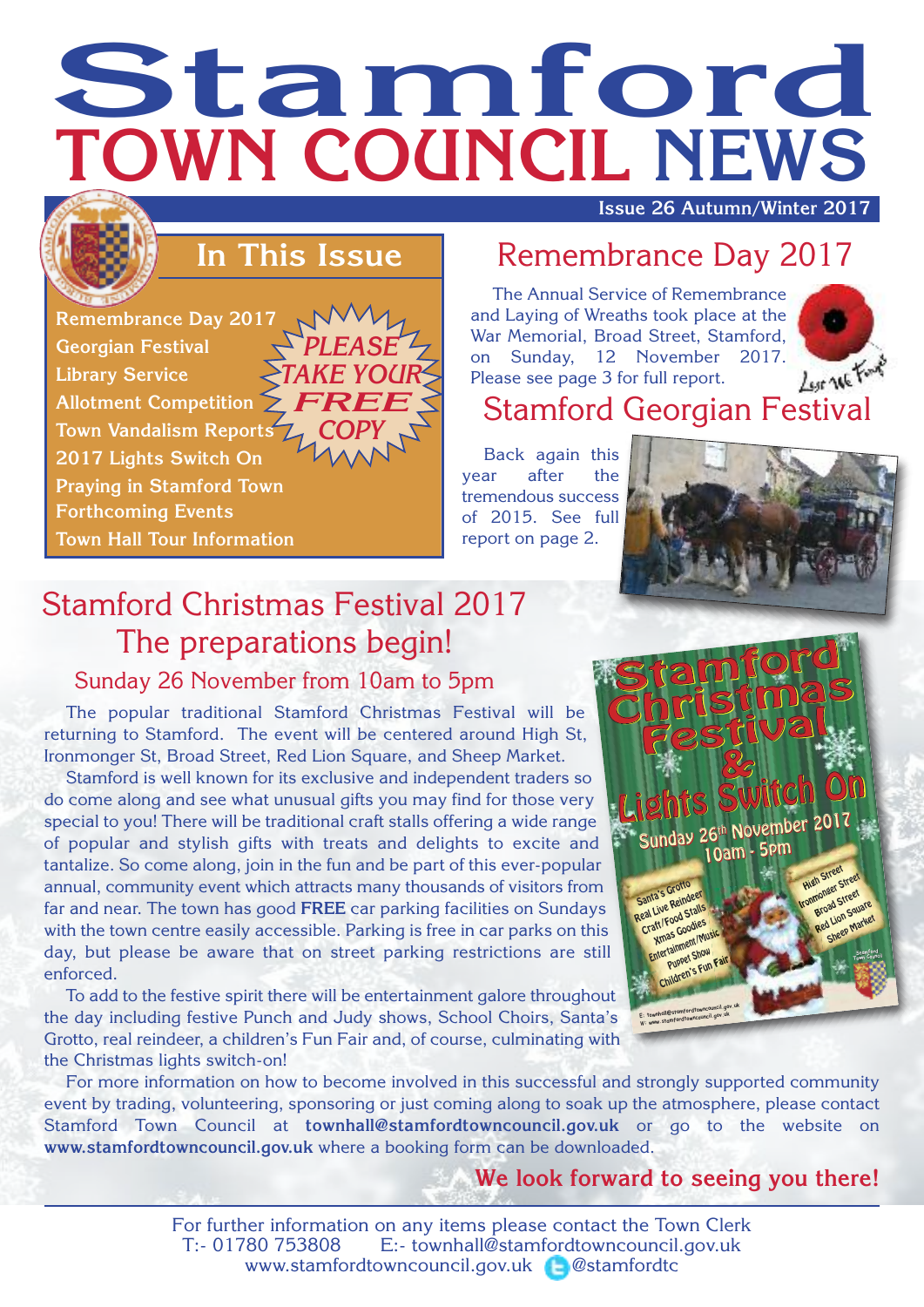

#### Stamford Georgian Festival "a triumph"

Stamford's third Georgian Festival has been hailed the best and most successful yet by organisers South Kesteven District Council.

The four-day event, which took place from Thursday 21 to Sunday 24 September, was declared "a triumph" by festival goers, attracting tens of thousands of people over the four days to England's first conservation town.

The promise of a spectacular finale drew a crowd of more than 5,500 people to Red Lion Square to witness the story of Stamford and its infamous 'bull run' projected on to the side of All Saints Church.

The Saturday evening 'illuminati' event was a huge success, with hundreds gathering to join in the procession from St George's Square and along the High Street before finishing in Red Lion Square.

The procession included drummers, stilt walkers, dancers, the 'gigante' puppet of Ann Blades - historic Empress of the Bullards - as well as and hundreds of children and community participants carrying red torches.



St Mary's Church bell rang to start proceedings, as it had for centuries, to announce the boarding of shops and the barricading of the street with carts and

wagons before the bull was let loose.

It was the cue for the finale to begin, introduced by 'street pedlar' character actor John White and with performers in All Saints' churchyard.

The church became the backdrop for a stunning sound and visual light projection telling the tale of early Stamford and its barbaric bull run tradition, which took place for 700 years from the time of King John.

Echoing through Stamford's historic streets was the story of the chase and slaughter and the blood and thunderous noise of the annual ritual, and how it was finally halted in 1839 with the Dragoon Guards' 'arrest' of the bull.



A five-minute fireworks display and confetti cannon concluded the programme, with rousing applause from the crowd.

It was a fantastic finale to a very busy weekend across the town. There was a craft market in Broad Street and a military encampment on The Meadows, street entertainers amused shoppers across the town and there were performances in Browne's Hospital, the Town Hall and the Endowed Schools, among others.



For sheer spectacle, the sight of an historic horse-drawn carriage making its way through the streets was hard to beat, but many other events came close including the acrobats on horses down on The Meadows and those who had dressed in Georgian costumes for the occasion.

The Leader of SKDC, Councillor Matthew Lee, said: "The whole event was a triumph of colour, spectacle and entertainment – a real celebration of Stamford.

"Although we haven't had official confirmation of numbers, judging by the crowds, it was our biggest year yet. It was fantastic to see Red Lion square packed with people enjoying the finale on Saturday.

"Our last Georgian Festival in 2015 added nearly £1 million to the local economy and we hope to top that this year. As importantly, we hope that the festival will have left residents and visitors will fantastic memories this year," added Cllr Lee.

"We would particularly like to thank the residents of Stamford for their support and patience during the festival. We are extremely grateful for everyone's cooperation during the festival."

Social media was red hot over the weekend, with one comment really standing out. It was a complaint that "there just wasn't enough time to do everything!" Not a bad problem to have.

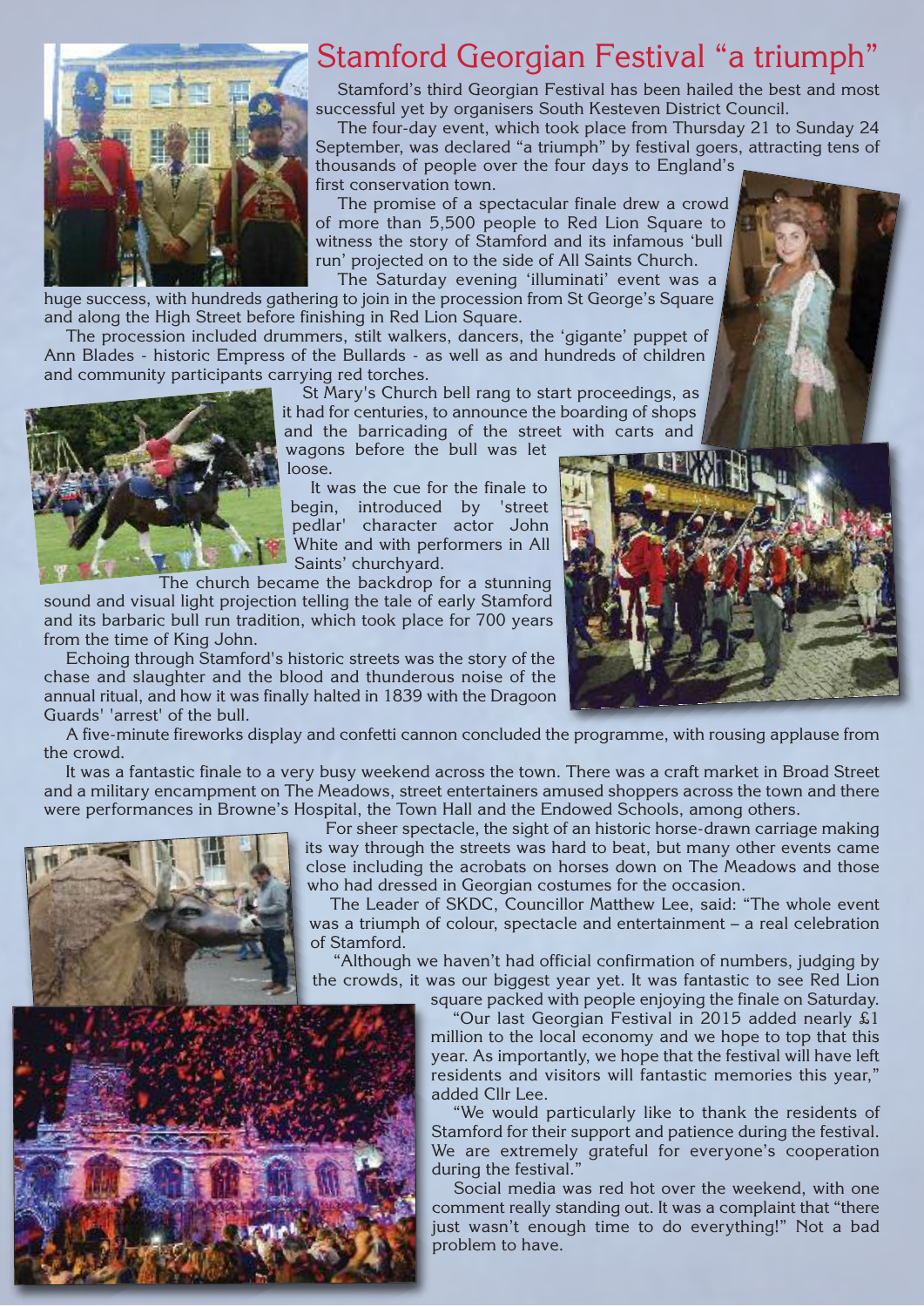#### Remembrance Day 2017

The Annual Service of Remembrance and Laying of Wreaths took place at the War Memorial, Broad Street, Stamford, on Sunday, 12 November 2017.

The Service began with a prayer by the The Rev. Canon Dr Donald Gray, followed by the Exhortation, Last Post at 11.00am, the Two Minutes Silence, Reveille, and Kohima.The Stamford Brass Band accompanied the Service.

The Officer in charge of the Royal Air Force Detachment assumed overall command of the Parade at the War Memorial and marching units including RAF Wittering, 1 Military Working Dog Regt, North Luffenham The Royal British Legion, Stamford School Combined Cadet Force, 2071 (Stamford) Sqn ATC. Stamford Army Cadet Force, St John Ambulance, Welland Girlguiding, Stamford Girls Brigade & JC Boys Club.





The Mayor of Stamford, Councillor Anthony J Story presided and his guests included Air Vice-Marshall Peter Dodworth CB OBE AFC DL, Wing Commander Craig Watson , The President of The Royal British Legion, Mr Stephen Bonde and The Leader of South Kesteven District Council, Councillor Matthew Lee.



Photographs courtsey of Don Lambert Photography





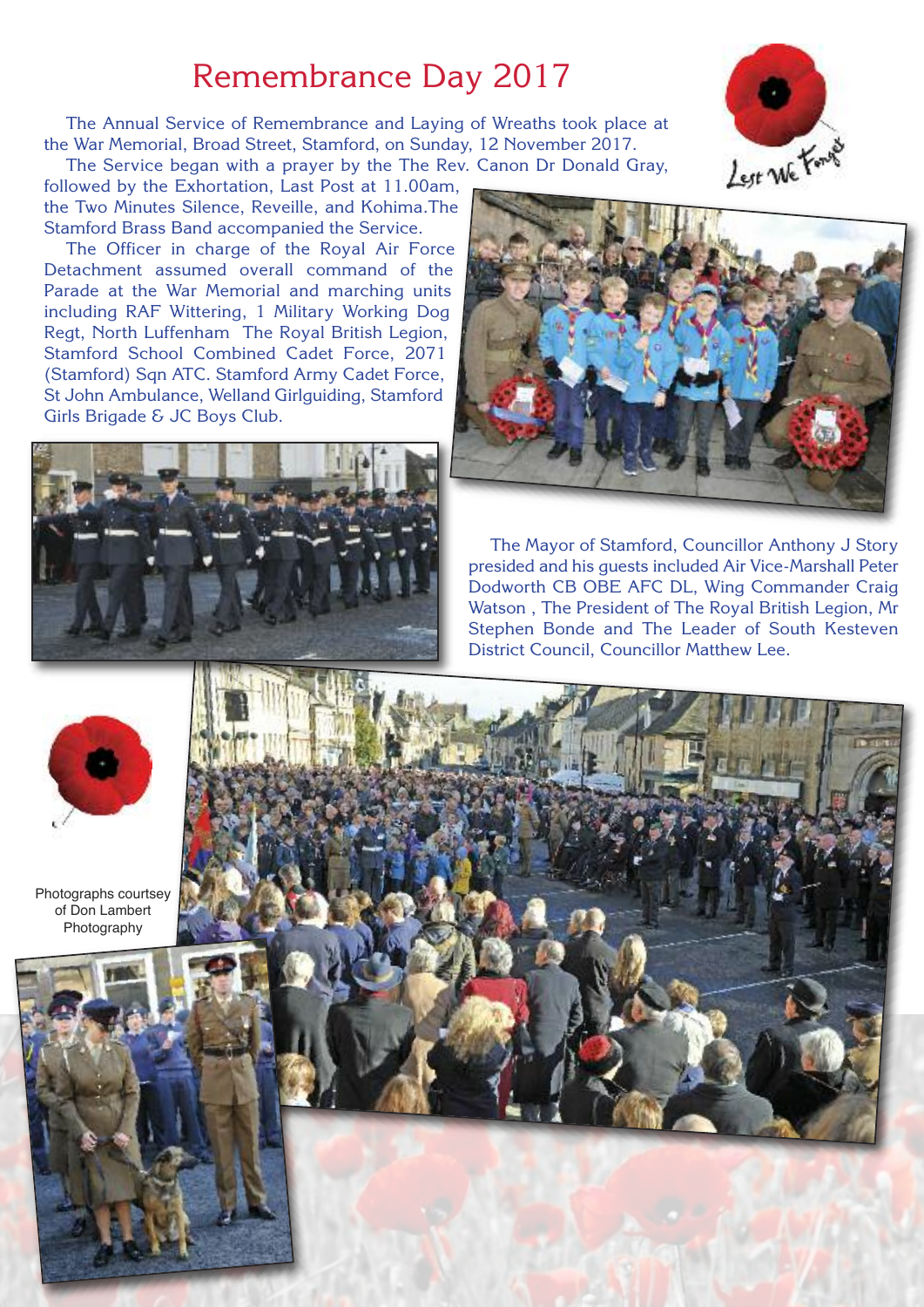#### Fighting Vandalism

Vandalism continues to be an expensive problem for the people of Stamford,and the vandals are becoming more extreme in their behaviour. In the recent past they have cut a swing seat in half with a hacksaw and prevented access to the skateboard park by securing the main entrance with a combination lock. Here we see Councillor Alan Swan (Ind) fitting the last of 11 replacement bolts which vandals had mindlessly removed with a socket set from a panel which supports one of the walls in the skateboard park.



Here Councillor Swan has just resecured the steel



fencing which had been pushed over and rebuilt the fire escape exit route from the Shack on the Recreation Ground after the vandals kicked out the support spindles. Only a week previously the Councillor replaced a down pipe, adjusted the guttering and did extensive repairs to the external cladding of the Shack after yet another vandal attack. Vandalism costs STC Several thousands pounds a year.

#### Parish Council

We're joining with other councils in Lincolnshire to campaign for a fairer funding deal for our area. If councils here received the average funding for council areas in England, the region would benefit from £116million extra funding for services, every year.

This could help pay for new infrastructure and valued council services. For example, £116 million could pay for a bypass scheme or a new hospital or major road improvement schemes across the area every year.

Councils in Lincolnshire have seen huge cuts to their Government funding and the cost of providing services is increasing. Council leaders are meeting with local MPs and government ministers to set out the case strongly for a fair deal for Lincolnshire.

You can help Lincolnshire councils get more money for your local services, by contacting your MP and joining the campaign for fairer funding at **www.lincolnshire.gov.uk/fairerfunding**

#### Battle of Britain Parade and Service

Stamfordians young and old turned out in healthy numbers with RAF Wittering personnel to mark the annual commemoration of the Battle of Britain. Fought in the skies over Britain over 70 years ago, it remains the defining engagement in the Royal Air Force's near hundred year history.



#### Town Hall Tour - Winter Closure

The popular free Friday tours of the Town Hall will stop over the winter period. The last tour will be Friday 1st December 2017, tours will begin again on Friday 16th February 2018. For organised large groups wishing to visit during this period please call the Town Hall on 01780 753808 to make arrangements.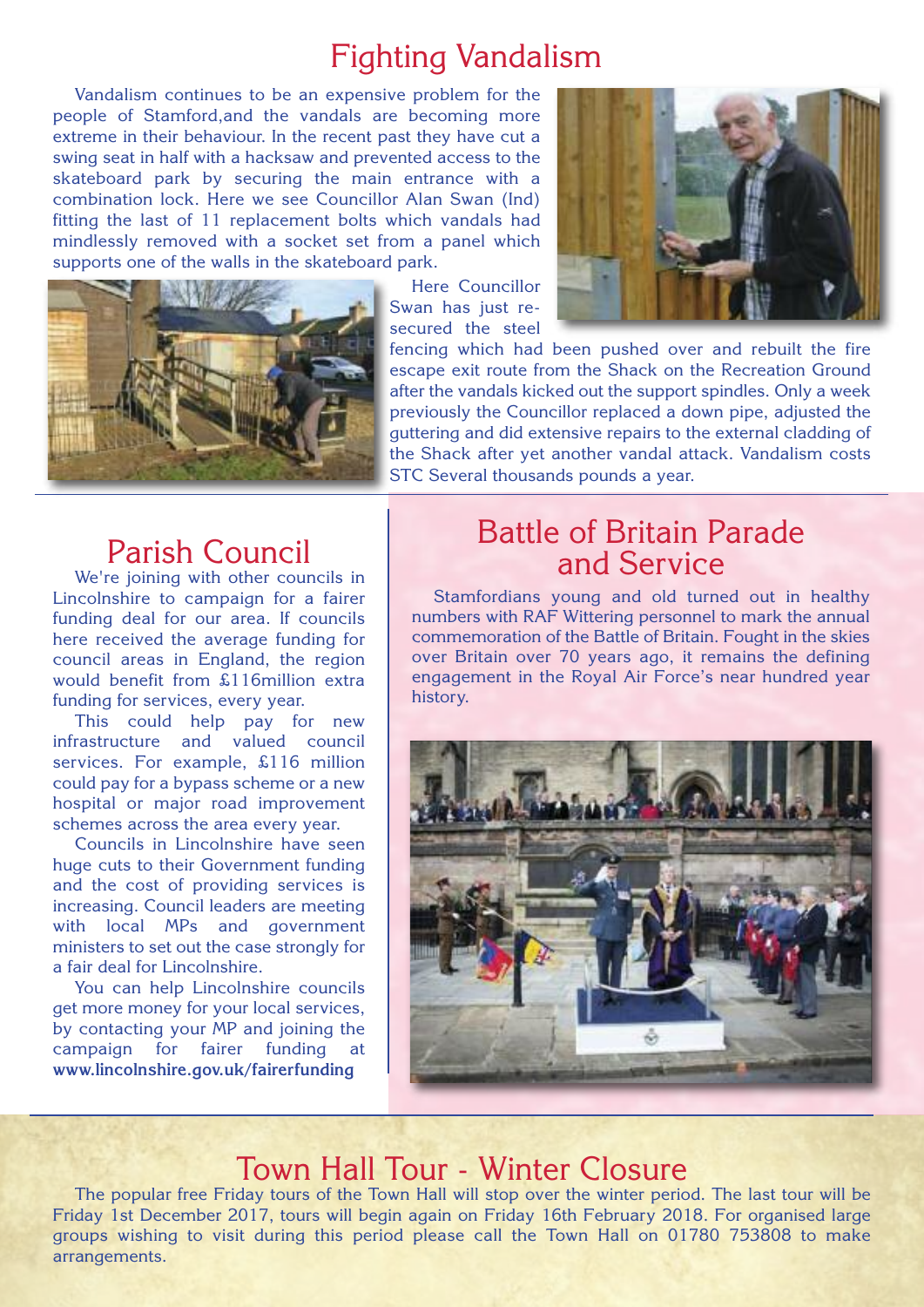## Sir Malcolm Sargent



A Commemoration of the 50th Anniversary of the death of the world famous conductor Sir Malcolm Sargent was held at Stamford Cemetery and the Town Hall on Tuesday 3rd October 2017. Stamford Town Council expresses its gratitude to Sylia Darley OBE (Sir Malcolms former PA) and Sir Malcolm's family and friends for their generosity in donating so may items of memorabilia to the Town Hall, where they can now be seen by members of the public.

#### Restore Stamford Millstream

Stamford Town Council and the Welland Rivers Trust have submitted a funding application to restore the Stamford Millstream and create a wonderful new tourist attraction for Stamford town.

The work will involve cutting back or removing the trees that are blocking the stream, and dredging out the stream to allow the water to flow once more. We hope our work will improve the area for nature and naturelovers alike.

The Aviva Community Fund relies on public voting to select which projects are awarded the fund. You can vote for projects between 24 October 2017 and 21 November 2017 at:

**https://www.avivacommunityfund.co.uk.**



## Allotment Competition 2017

The annual awards by Stamford Town Council were held on October 10th 2017 and having been run annually since 1976. The evening was enjoyed by the allotment tenants and members of the Amenities Committee who all help present the prizes for the competition. Fun was had by all with the challenging picture quiz won by Mrs Sewell and the evening was rounded off by a poem by Councillor Andy Croft.

This year the competition was judge by Steph Hughes from Burghley Estates, Councillor Gloria Johnson Vice Chair of the Amenities Committee and Deputy Town Clerk Sarah Dorson.

The prize winners received prizes from Stamford Town Council, Burghley Estates, Wilkos, Morrisons,

Thompson & Morgan, Stamford Arts Centre, Waterside Garden Centre, Town Clerk, Sainsbury's, George Hotel, Harrison &Dunn, Sinclairs and Harrod Horticultural. We would like to thank all sponsors for their genersosity..

The overall winner for 2017 was Mr & Mrs Mackinnon who received the W&J Brown Cup. The Novice Cup was received by Mrs Sewell and the runner up was Mrs Wheel. The Senior Citizens award was won by Mr I Hopkins who received the Wilkinson's Shield and the runner up was Mrs L Biddle. The Eco Award was won by Mencap who received the Eco Award Trophy and the runner up was Mrs J Wray. Finally, the Open Cup was received by Mr J Knighton and the runner up was Mr A Hart.

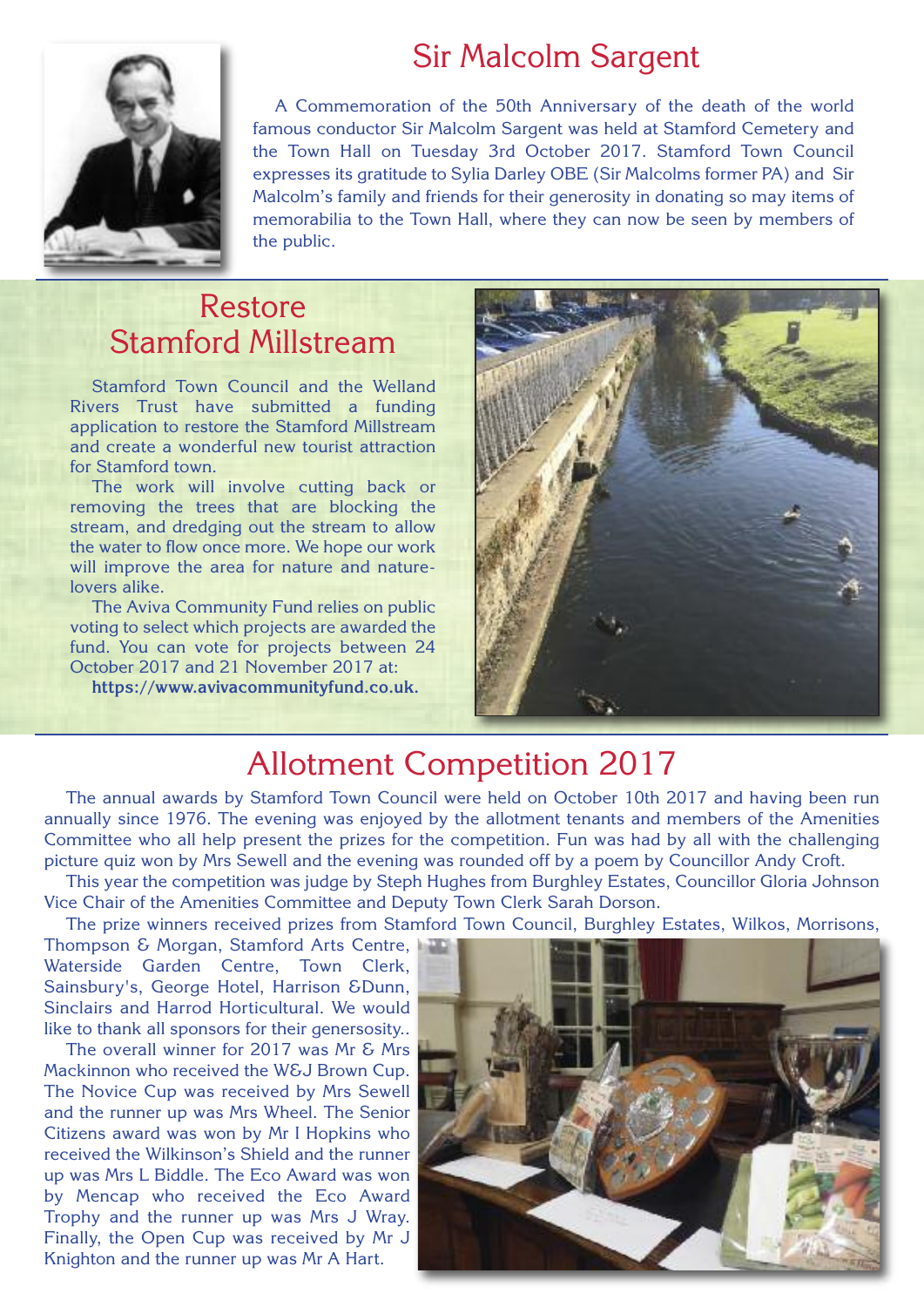#### Harry Skells Trust

The Harry Skells EstateTrust is constituted under the will of the late Harry Skells of Stamford and the income of the Trust is derived from the original endowment fund under this will.

#### **The objectives of the Charity are:**

- The provision of parks and recreation grounds for the use, benefit and advantage of the inhabitants of Stamford.
- The improvement of streets and roads within Stamford.
- The improvement of the appearance, utility and amenity of buildings, walls, lamp posts,fences and other structures and of parks, car parks, bus stations and other open spaces in Stamford.

The Charity is run by a board of Trustees who are the Councillors of Stamford Town Council under the chairmanship of the Town Mayor. All grant applications are considered on their merits and the availability of funds.

Any enquiries or applications for a grant from the Charity should be addressed to the Town Clerk of Stamford who is Clerk to the Charity. Her name and contact address are:

Mrs Patricia Stuart-Mogg

Town Clerk, Stamford Town Council, Town Hall, St Mary's Hill, Stamford, PE9 2DR.

#### **Tel: 01780 753808**

Application Forms and or an extract of the will of the late Harry Skells may be obtained from Stamford Town Hall

#### Civic Society Reception

50th anniversary of Stamford becoming the first Conservation Area in England.

Stamford Civic Society commemorated this occasion with an exhibition at the Arts Centre that explored how and why this happened and why conservation is still important today. The exhibition was supported by Colemans, The George of Stamford, Historic England and the Institute of Historic Building Conservation.

The exhibition illustrated Stamford's wonderful architectural heritage and highlighted the role of national and local people in tackling the threats to historic environments, prevalent in the 1960s, of rapid development and heavy traffic. Local people contributed their memories of the town before the Conservation Area came into being, and local photographer David Baxter provided aerial photographs of the town.

Archive photos from Historic England's collections showed representative aspects of Stamford's Conservation Area and we invited people to take part in a competition related to the places illustrated.

Gwyneth Gibbs

#### Prison residents restore vandalised bench



Male residents at HMP YOI Peterborough have been hard at work helping to restore a commemorative bench that was vandalised in Stamford.

The bench was badly damaged just weeks after it was installed in memory of local teenager, Libby, who tragically died just before last Christmas.

The extent of the damage meant that the cost to repair the bench would be prohibitively high, but HMP Peterborough offered to take on the work at no charge. After carefully examining the craftsmanship of its construction and assessing the damage, the painstaking work to repair the bench began.

Residents worked hard in the Gaol Craft workshop, under the expert eye of tutor Tony Osmond, to rebuild the bench and restore it to its former glory. Several parts needed to be completely rebuilt because of the ferocity of the attack, which had all but destroyed some of the complex joinery.

"We were delighted to receive the help and support of the male residents at HMP YOI Peterborough to repair the cruel damage to the bench," said Mayor of Stamford, Tony Story. "The repairs will enable us to reinstate the bench and honour Libby's memory."

"Our workshops provide residents with purposeful activity, which helps with rehabilitation work to reduce reoffending," said Shashi Patel, Business Development Manager at HMP YOI Peterborough. "The poignant nature of this task made the men involved determined to do a good job and they were proud to be able to help."

The bench was one of four installed to remember Libby and bears the inscription 'Some legends are told, some turn to dust or to gold, but you will remember me Libby'.

Grateful thanks and appreciation are extended by the Libby's family and Stamford Town Council to both HMP YOI Peterborough and M W Edwards for their generous support and assistance in coordinating the logistics and installation of the bench on Vence Walk.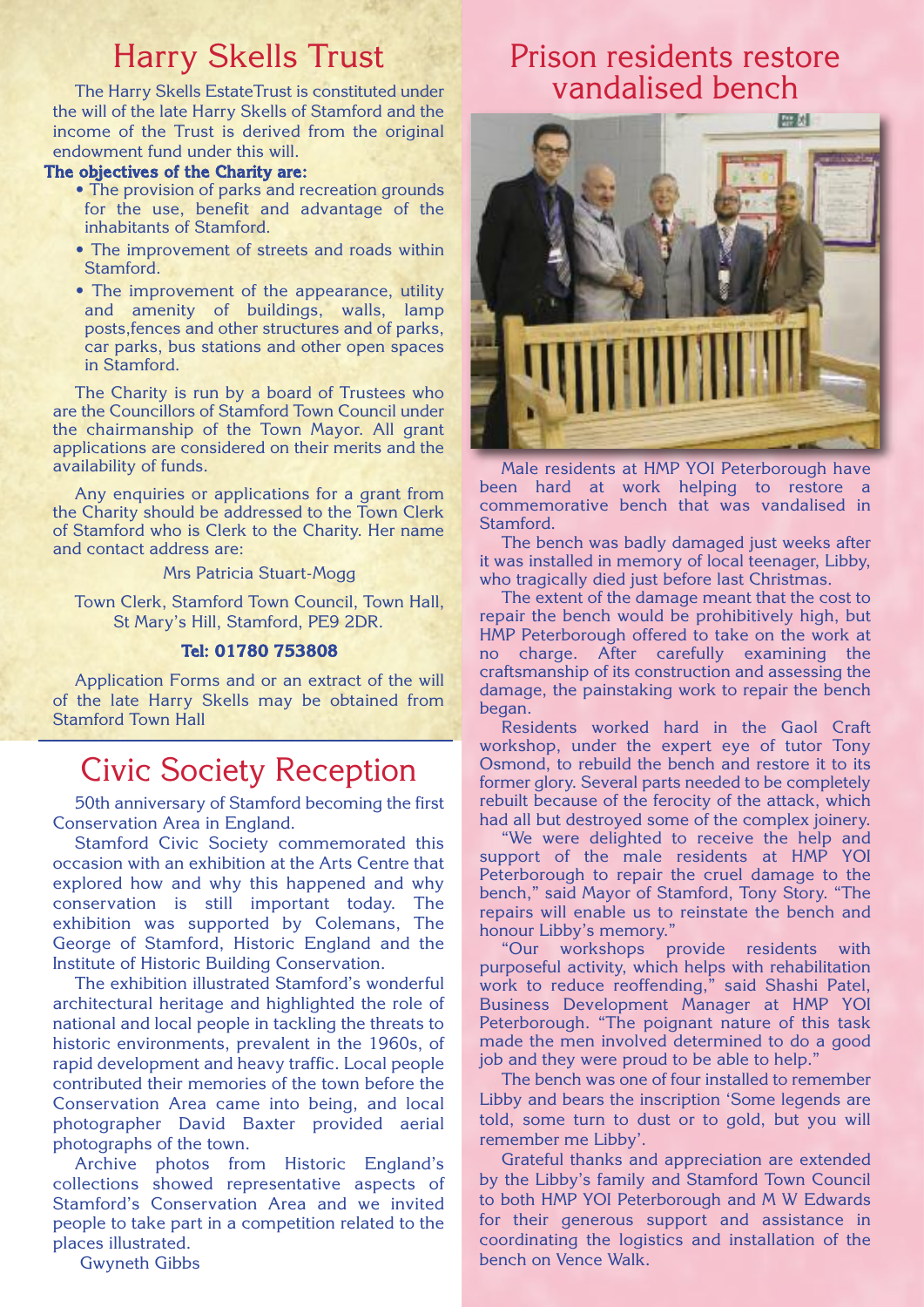### Stamford Mayor, Councillors & Guests visit RAF Wittering

THE MAYOR OF STAMFORD was reunited with his old station on 5th September 2017 as Town Councillors and guests visited the Heritage Centre at RAF Wittering.

These days Councillor Anthony J. Story is the Mayor of Stamford but, not so many years ago, he was Sergeant Story of RAF Wittering's photographic section. Sergeant Story retired from RAF Wittering, but after 22 years in uniform, those days are not easily forgotten.

He said: "I love it! It's wonderful to be back at RAF Wittering again and you never forget it. It's very important for me that the people of Stamford understand the Royal Air Force is and what it does for us."

Squadron Leader Mark Hassall is the Officer in Charge of the Station Heritage Centre: He said: "The Heritage Centre has a significant educational role, but it also allowed us to show how the Station has developed and what RAF Wittering does on a daily basis."

RAF Wittering's history is recorded in the Station's Heritage Centre. It is the place where interested groups can learn about the base which has contributed so much

to the defence of the United Kingdom over the last 100 years, and continues to make a concrete difference to operations.

Today RAF Wittering embodies two principal roles. The Station's specialised engineering and logistics squadrons support deployed exercises and air operations, and the flying squadrons train to tomorrow's pilots and introduce cadets and university undergraduates to the RAF.



had served in the Royal Air Force.

Wittering are vital.



Councillor Harrish Bisnauthsing is an RAF veteran, having spent 12 years working on radars and computers. Speaking of the day, he said: "I'm enjoying this very much. We are fully supportive of the RAF and work they do and of the training they have to complete in order to do their jobs." Three of the visiting party were ex-RAF photographers. In addition to Cllr Story, visitors Mick Steel and Don Lambert

Positive relationships with nearby towns and villages is a priority for Defence establishments and RAF Wittering is no exception. Group Captain Tony Keeling is the Commanding Officer at the Cambridgeshire Station, for him the relationships with the Peterborough, Stamford and

He said: "We are fortunate indeed to have the friendship and loyalty of our nearest communities. People at RAF Wittering know that Stamford's townsfolk support them and the complex work they do in supporting operations and training the pilots of tomorrow. You can't put a price

the positive effect it has on our fighting spirit

FREE support available for surfing the internet. opening an email account, online applications or other general ICT 'trouble shooting' problems.



Book your appointment today Sessions are available for 30 or 60 minutes.

A Computer Buddy will be available on 10am to 12.30pm and 2pm to 4.30pm on Wednesday at Stamford Library

Please book a session with a member of library staff or telephone 01522 782010 (ask for Stamford Library)